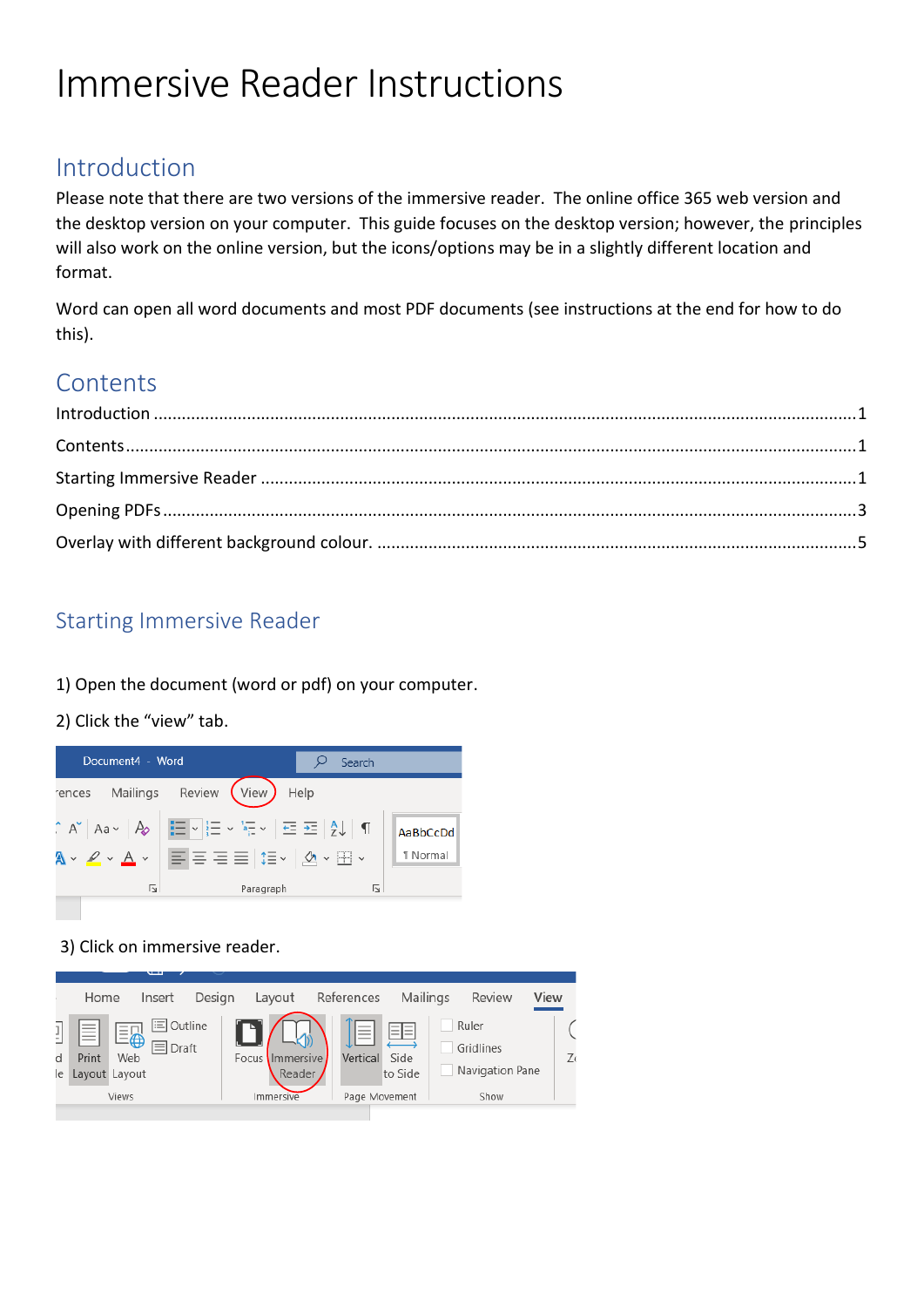4) If your text changes to look like the below, click text spacing (highlighted in image) and it should return to (close) to normal.



5) Place cursor where you want it to start reading and click "Read Aloud".



6) Voice controls/ pause etc… will appear top right of your screen.



7) If you want to change the voice sound or speed, click on the "settings" button and adjust as needed.

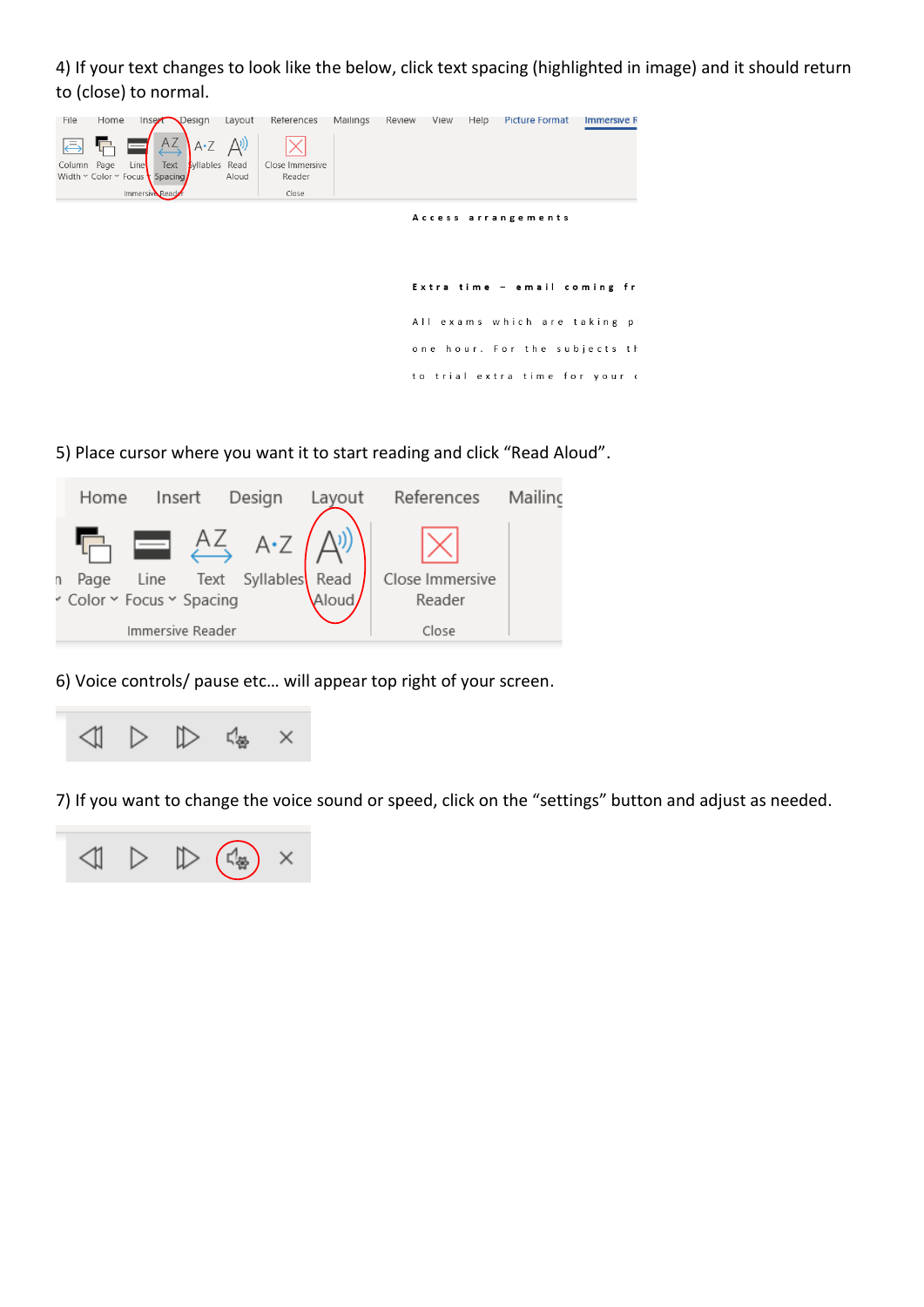## <span id="page-2-0"></span>Opening PDFs

If your document is a PDF, you can still use immersive reader. Open the PDF in the following way.

- 1) Download the document save it onto your computer.
- 2) Open word.
- 3) Go to "File" and select open.

| ⋒<br>Home        |  |
|------------------|--|
| <b>New</b>       |  |
| $\bigoplus$ Open |  |
| Info             |  |
| Save             |  |

4) Scroll down to browse

| ⊝         | Open                    |  |  |  |
|-----------|-------------------------|--|--|--|
| d Home    |                         |  |  |  |
| Ρ<br>New  | Recent                  |  |  |  |
| Open      | Files Needing Attention |  |  |  |
| Info      | Shared with Me          |  |  |  |
| Save      | harlington.org          |  |  |  |
| Save As   |                         |  |  |  |
| Print     |                         |  |  |  |
| Share     | $\overline{\mathsf{s}}$ |  |  |  |
| Export    | Other locations         |  |  |  |
| Transform | This PC                 |  |  |  |
| Close     | Add a Place             |  |  |  |
|           | <b>Browse</b>           |  |  |  |
|           |                         |  |  |  |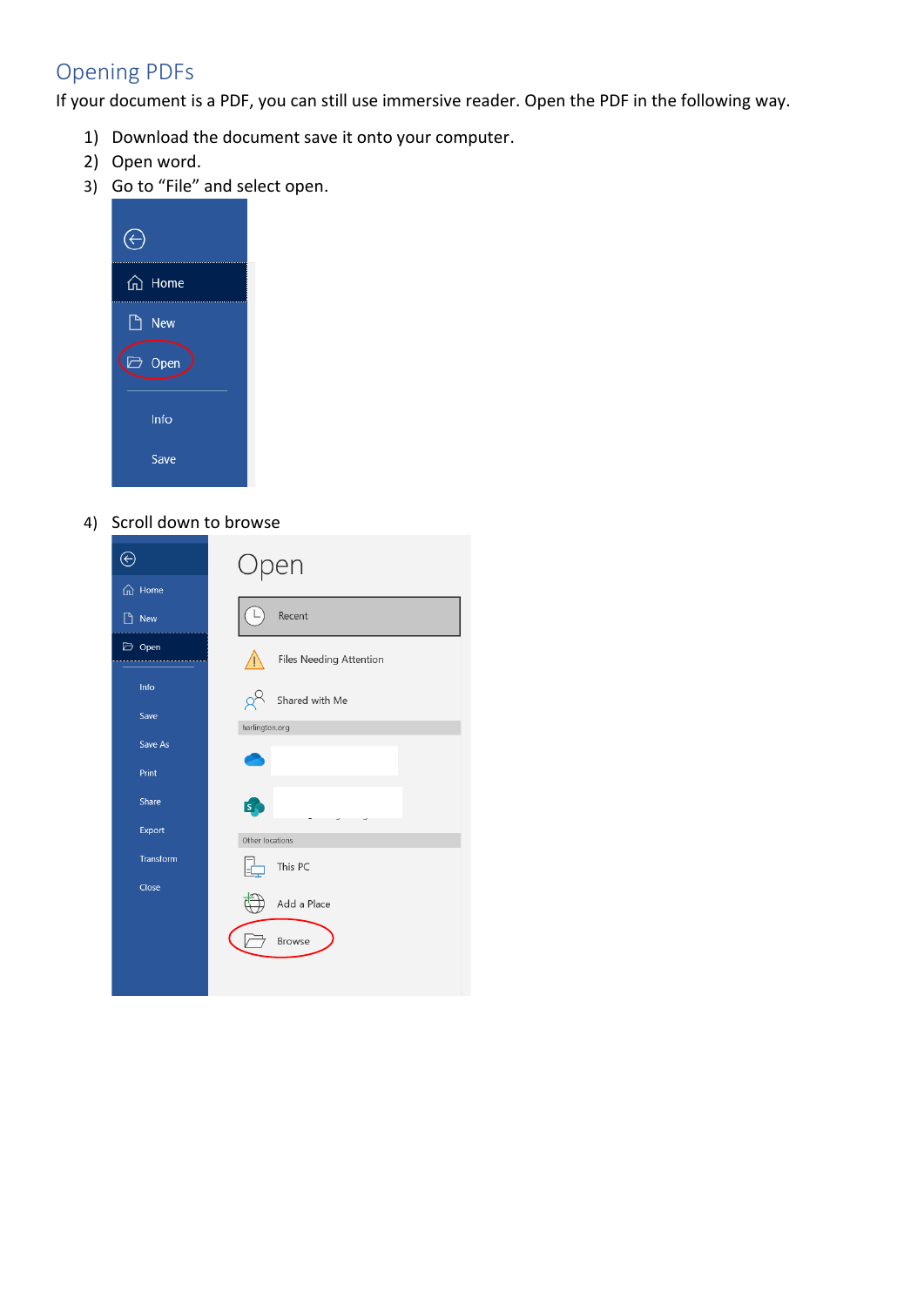- 5) Find the folder where you have just saved the document.
- 6) Change "All word documents" TO "All Files".

| folder       |                                 |               |                    | 臣 -<br>$\bullet$ |
|--------------|---------------------------------|---------------|--------------------|------------------|
| $n^{\wedge}$ | $\widehat{\phantom{a}}$<br>Name | <b>Status</b> | Date modified      | Type             |
|              | P                               | $\sim$ $\sim$ |                    |                  |
| 1            |                                 |               |                    |                  |
|              |                                 |               |                    |                  |
| $\vee$ <     |                                 |               |                    | $\rightarrow$    |
|              |                                 |               |                    |                  |
| ename:       |                                 |               | All Word Documents | $\checkmark$     |

#### 7) Then you will see the PDF files (and all the other files in the folder)

| Name                                   | <b>Status</b> | Date modified    | Iype          |
|----------------------------------------|---------------|------------------|---------------|
| $\left  \mathbf{c} \right $ exam paper | SЯ            | 06/01/2021 14:12 | Adobe Acrobat |

| ie: | Files<br>All |  |
|-----|--------------|--|

7) Use the immersive reader technology as needed.